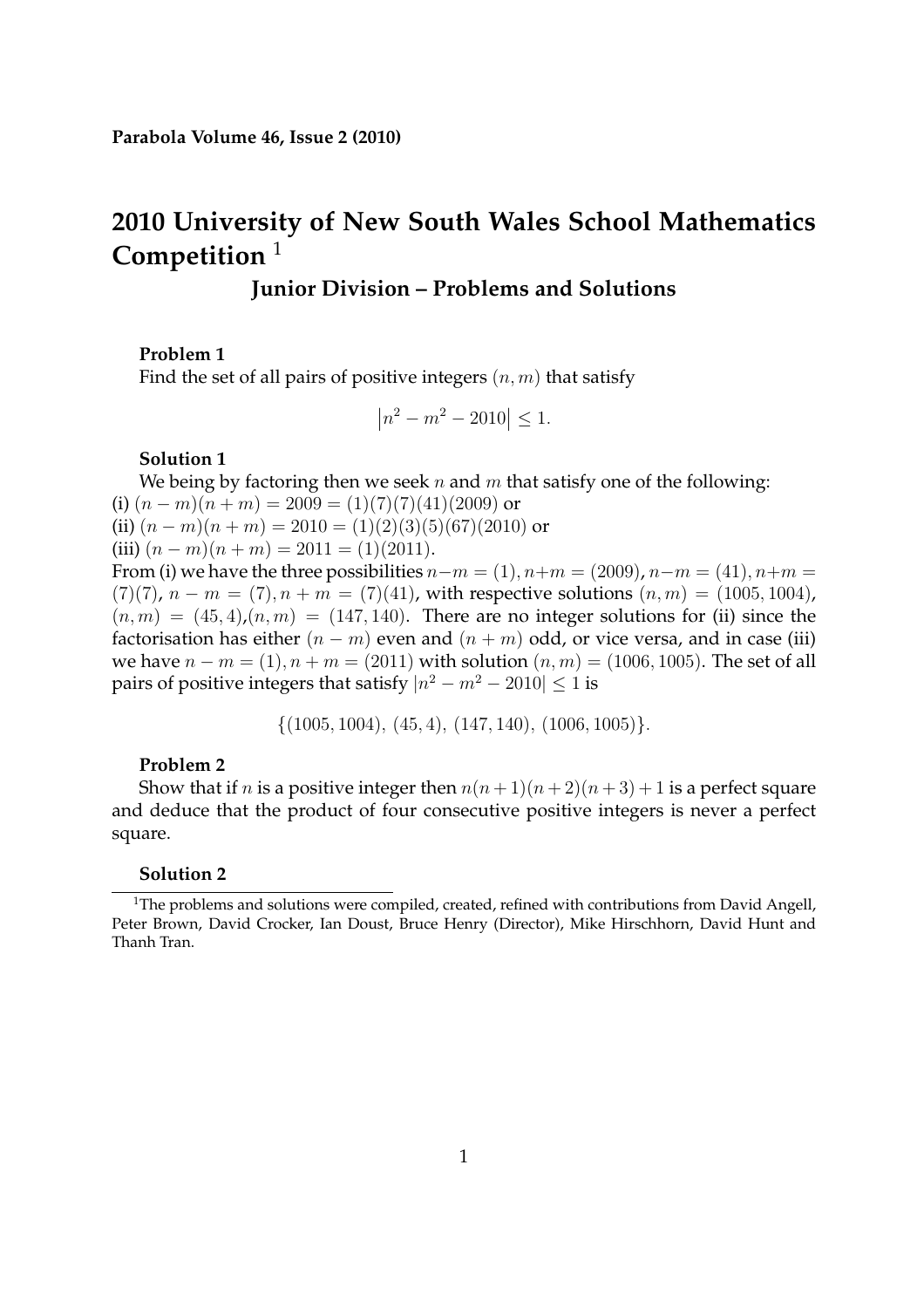$$
x(x+1)(x+2)(x+3) + 1 = [(x+1)(x+2)][(x(x+3)) + 1]
$$
  
\n
$$
= (x^2 + 3x + 2)(x^2 + 3x) + 1
$$
  
\n
$$
= [(x+\frac{3}{2})^2 - \frac{1}{4}][(x+\frac{3}{2})^2 - \frac{9}{4}] + 1
$$
  
\n
$$
= (x+\frac{3}{2})^4 - \frac{5}{2}(x+\frac{3}{2})^2 + \frac{25}{16}
$$
  
\n
$$
= ((x+\frac{3}{2})^2 - \frac{5}{4})^2
$$
  
\n
$$
= (x^2 + 3x + 1)^2
$$

Alternate solutions to this part are

$$
x(x + 1)(x + 2)(x + 3) + 1 = x4 + 6x3 + 11x2 + 6x + 1
$$
  
=  $(x4 + 4x3 + 6x2 + 4x + 1) + 2x3 + 5x2 + 2x$   
=  $(x + 1)4 + 2x(x2 + 2x + 1) + x2$   
=  $(x + 1)4 + 2x(x + 1)2 + x2$   
=  $((x + 1)2 + x)2$   
=  $(x2 + 3x + 1)2$ 

and

$$
x(x+1)(x+2)(x+3) + 1 = (x(x+3))((x+1)(x+2)) + 1
$$
  
=  $(x^2 + 3x)(x^2 + 3x + 2) + 1$   
=  $(x^2 + 3x)^2 + 2(x^2 + 3x) + 1$   
=  $((x^2 + 3x) + 1)^2$   
=  $(x^2 + 3x + 1)^2$ 

Suppose that the product of four consecutive integers

$$
n, n+1, n+2, n+3
$$

is a perfect square, that is,

$$
n(n+1)(n+2)(n+3) = a^2, \quad a \in \mathbb{N}.
$$

We also have

$$
n(n+1)(n+2)(n+3) + 1 = b^2, \quad b \in \mathbb{N}.
$$

Thus we require  $1 = b^2 - a^2 = (b - a)(b + a)$  and  $b - a, b + a \in \mathbb{Z}^+$  so  $b - a = b + a = 1$ and hence the only possibility has  $a = 0$  and  $b = 1$ . Thus there are no positive integers *n* to satisfy  $n(n + 1)(n + 2)(n + 3) = 0$ .

**Problem 3**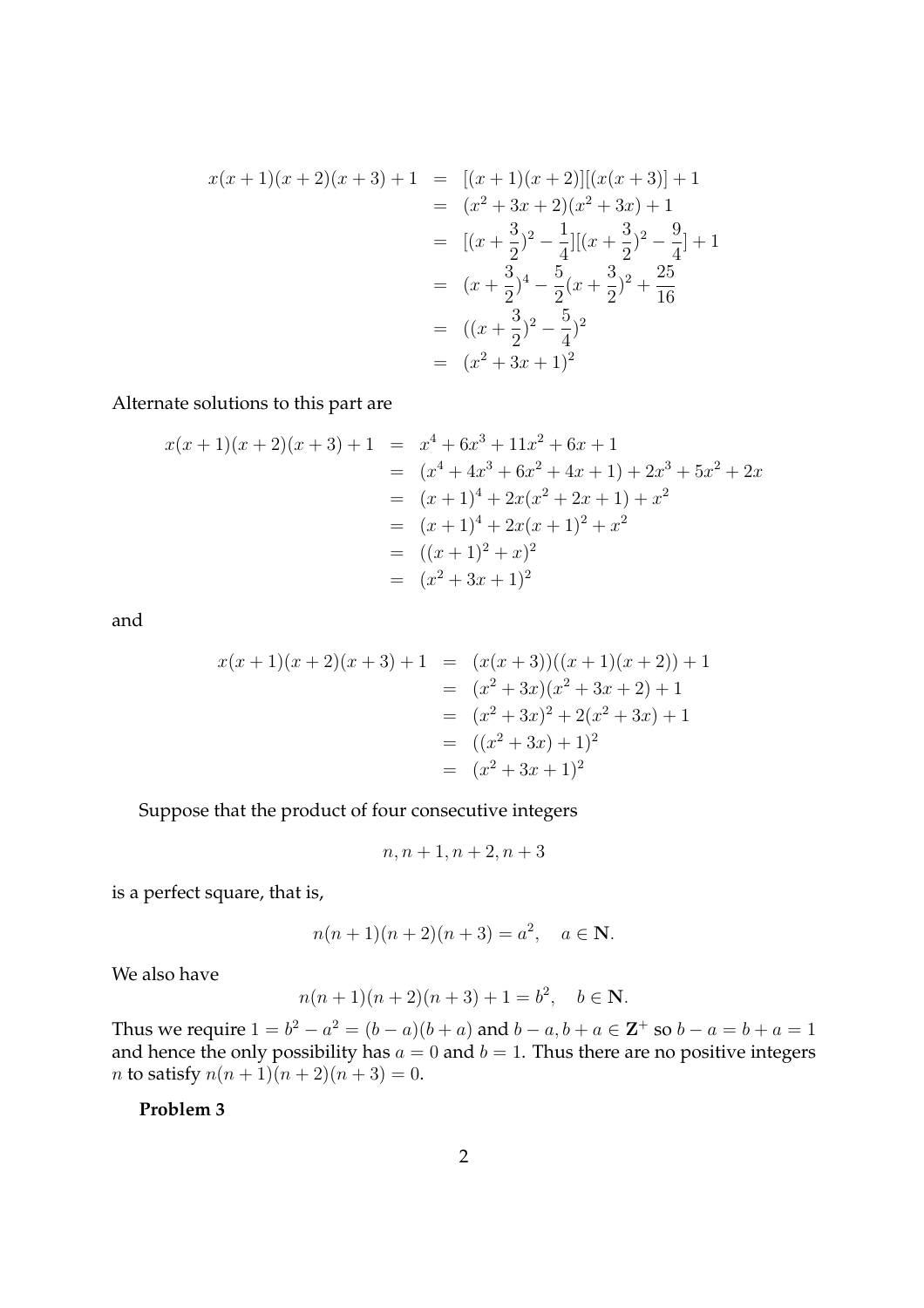A monk sets out from a monastery in a valley at dawn and follows a winding path up a mountainside at a constant speed, planning to arrive at a temple on the mountaintop at dusk. A second monk sets out from the temple at dawn and travels down the mountainside along the same path, but at twice the speed, until she meets the monk coming up and then they stop for a break together. The temple is at an elevation 945 metres above the elevation of the monastery. When viewed from above the winding path appears as a regular rectangular spiral with the geometry of the central portion as shown below.



The two shortest segments of this spiral have length of 1 metre each and the two longest segments have length 99 metres each. When viewed from the side each straight line segment is at the same constant angle of inclination.

- 1. What is the change in elevation for each of the monks when they meet?
- 2. How far has each of the monks travelled when they meet?
- 3. What is the length of the spiral arm segment on which they meet?

## **Solution 3**

- 1. Since the angle of inclination is constant the descending monk loses height twice as fast as the ascending monk gains height. Thus the descending monk loses height of 630 metres while the ascending monk gains height of 315 metres.
- 2. The total length of the spiral segments, when viewed from above, is

$$
\ell = 2(1 + 2 + 99...)
$$
  
=  $2\frac{1}{2}(99)(100)$   
= 9900 metres

The descending monk travels two-thirds of this path, 6600 metres when viewed from above. The total length of the path is from Pythagoras' Theorem

$$
\sqrt{9900^2 + 945^2} = 9945
$$
 metres.

Two-thirds of this distance, 6630 metres, is travelled by the descending monk and one-third of the distance, 3315 metres, is travelled by the ascending monk.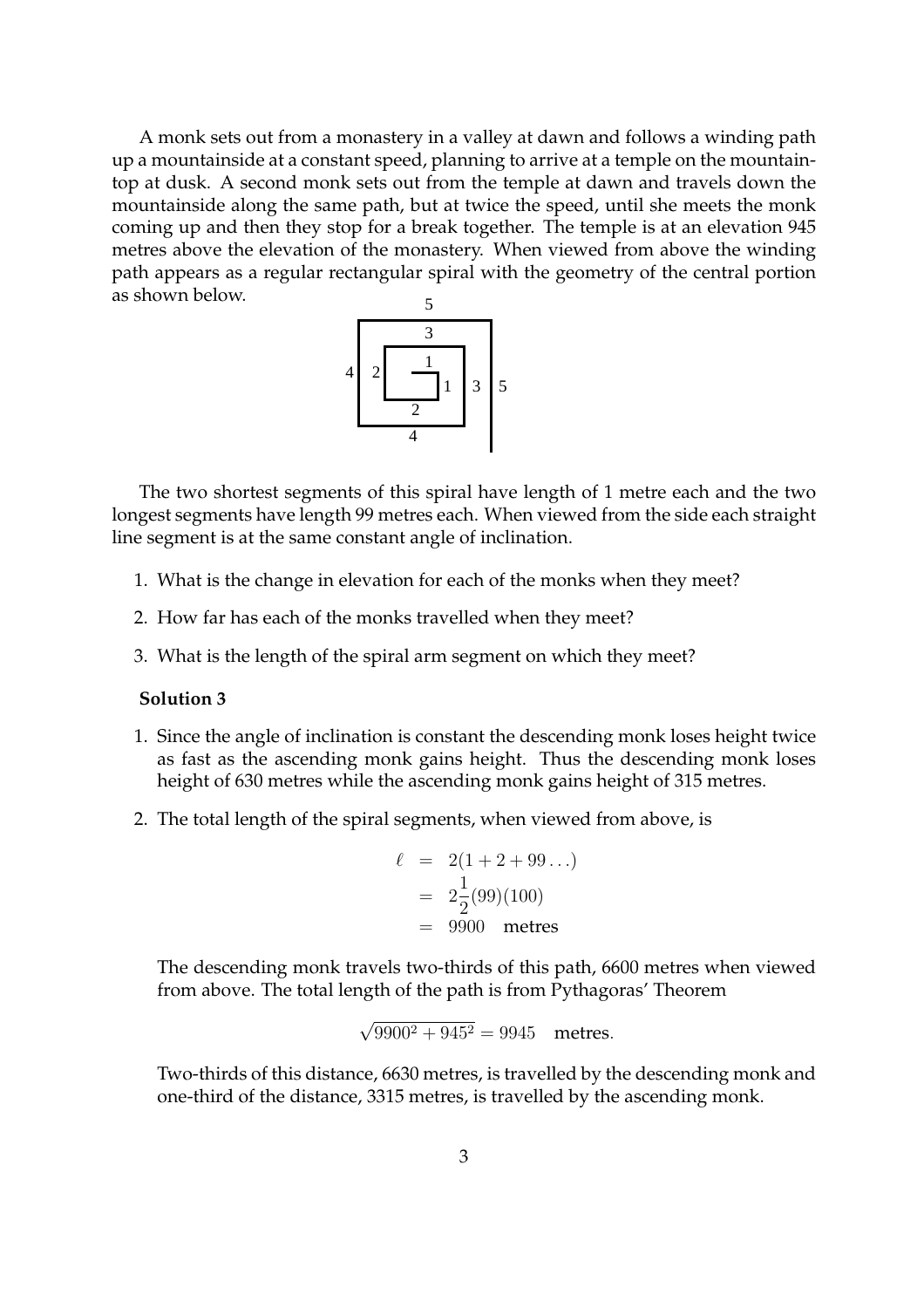3. Suppose that the two monks meet on a spiral arm segment of length  $k$ . Then we require either i)  $2(1 + 2 + k - 1 ...)$  +  $k < 6600$  and  $2(1 + 2 + k ...)$  > 6600 or ii)  $2(1+2+k...) < 6600$  and  $2(1+2+k...) + (k+1) > 6600$  for some integer k. Note that  $2(1+2+80...) = 6480, 2(1+2+80...) + 81 = 6561, 2(1+2+81...) = 6642$ so that condition i) is satisfied for  $k = 81$ . The two monks meet on a spiral arm of length 81 metres, when viewed from above.

An alternate method of solution using trigonometry results in a simpler solution for part (iii). First let  $\alpha$  denote the constant angle of elevation of each path segment then the total length of the path is

$$
\ell = \sum_{n=1}^{99} 2n \sec \alpha = \frac{2.99.100}{2} \sec \alpha = 9900 \sec \alpha
$$

and the height is

$$
h = 945 = \sum_{n=1}^{99} 2n \tan \alpha = 9900 \tan \alpha.
$$

From the height we deduce

$$
\tan \alpha = \frac{945}{9900}
$$

and then

$$
\sec \alpha = \sqrt{1 + \tan^2 \alpha} = \sqrt{1 + \left(\frac{945}{9900}\right)^2}
$$

so that

$$
\ell = 9900\sqrt{1 + \left(\frac{945}{9900}\right)^2} = \sqrt{9900^2 + 945^2} = 9945m.
$$

So the first monk travels  $\frac{\ell}{3} = 3315m$  and the second monk travels  $\frac{2\ell}{3} = 6630$ .

Calculating the distance travelled by the second monk going down we want to find  $N \in \mathbf{Z}^+$  such that

$$
\sum_{n=1}^{N} 2n \sec \alpha \le 6630 < \sum_{n=1}^{N+1} 2n \sec \alpha.
$$

Thus we require

$$
N(N+1) \le 6630 \cos \alpha = 6600 < (N+1)(N+2)
$$

and since  $N(N + 1) \approx N^2$  and  $\sqrt{6600} \approx 80$  check around  $N = 80$ . Note

$$
80.81 = 6480 < 6600 < 81.82 = 6642
$$

then  $N = 80$  and as  $6600 - 6480 = 120 = 81 + 39$ , they meet on a path of base length 81m (the second one for the monk coming down, the first one for the monk going up).

**Problem 4**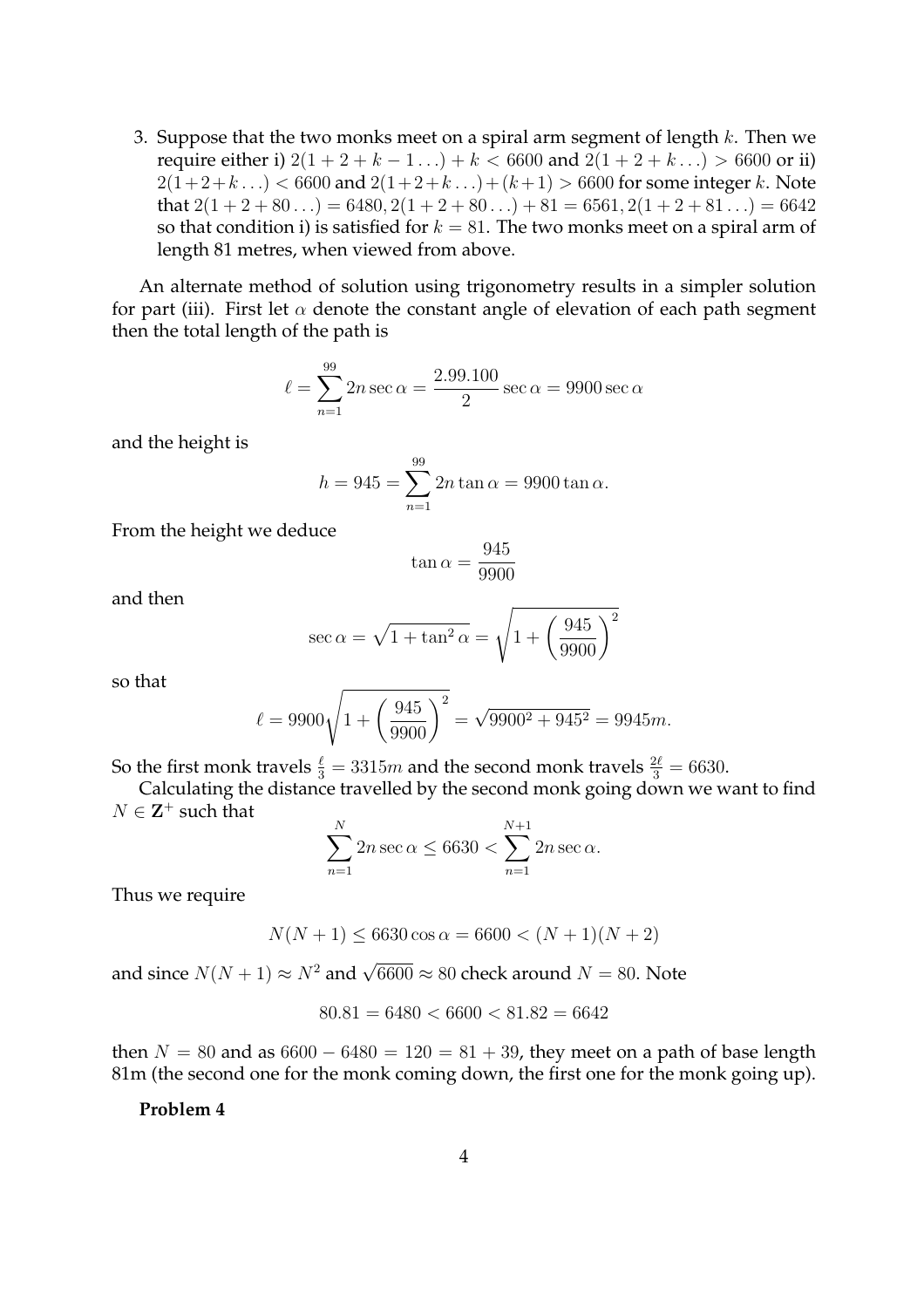A cubic block can be partitioned into smaller cubic blocks in many ways. An integer  $n$  is called a cute-cube number if a cubic block can be partitioned into  $n$  cubic blocks of at most two different sizes.

- 1. Provide an example of a cute-cube number that is greater than  $2^3$  but less than  $3^3$ .
- 2. Show that 2010 is a cute-cube number.

#### **Solution 4**

- 1. Fifteen is a cute-cube number. Take a cubic block and partition it into eight cubic blocks of equal size. Take one of these smaller cubic blocks and partition it into eight cubic blocks of equal size.
- 2. Consider the general construction as follows: Take a cubic block and partition it into  $n^3$  cubic blocks of equal size. Take  $m$  of these smaller cubic blocks and partition them into  $k^3$  cubic blocks of equal size then

$$
N = n3 - m + m(k3) = n3 + m(k3 - 1)
$$

is a cute-cube number.

Thus  $N = 2010$  is a cute-cube number since

$$
2010 = 63 + 69(33 - 1)
$$
  
\n
$$
2010 = 83 + 214(23 - 1)
$$
  
\n
$$
2010 = 93 + 183(23 - 1)
$$
  
\n
$$
2010 = 113 + 97(23 - 1).
$$

There are other constructions of cute-cube numbers.

#### **Problem 5**

Let  $N_0$  denote a three-digit natural number with not all digits identical. Arrange the digits in descending order and subtract from this number the number that is obtained by arranging the digits in ascending order. Let  $N_1$  denote the result, written as a threedigit number (e.g. 42 is written as 042). Now perform the same operation on  $N_1$  that you performed on  $N_0$  and let  $N_2$  denote the result. Repeat to construct the sequence  $N_3, N_4, \ldots$ 

- 1. Show that there exists a number  $N^*$  such that if  $N_0 = N^*$  then  $N_1 = N^*$ .
- 2. Show that  $N_6 = N^*$  for any initial number  $N_0$ .

#### **Solution 5**

1. Let  $a_1 \ge a_2 \ge a_3$  denote the digits of  $N_0$  with  $a_1 > a_3$ . The digits of  $N_1$  are  $10 + a_3 - a_1, 9, a_1 - a_3 - 1$ . Thus if  $N_1$  and  $N_0$  have the same digits then the largest of these is  $a_1 = 9$ . Now equating the remaining two digits we require  ${a_2, a_3} = {a_3 + 1, 8 - a_3}$  which has the solution  $a_3 = 4, a_2 = 5$ . Thus the digits of  $N_0$  are 9,5,4 and then  $N_1 = 954 - 459 = 495$ , so that  $N^* = 495$ .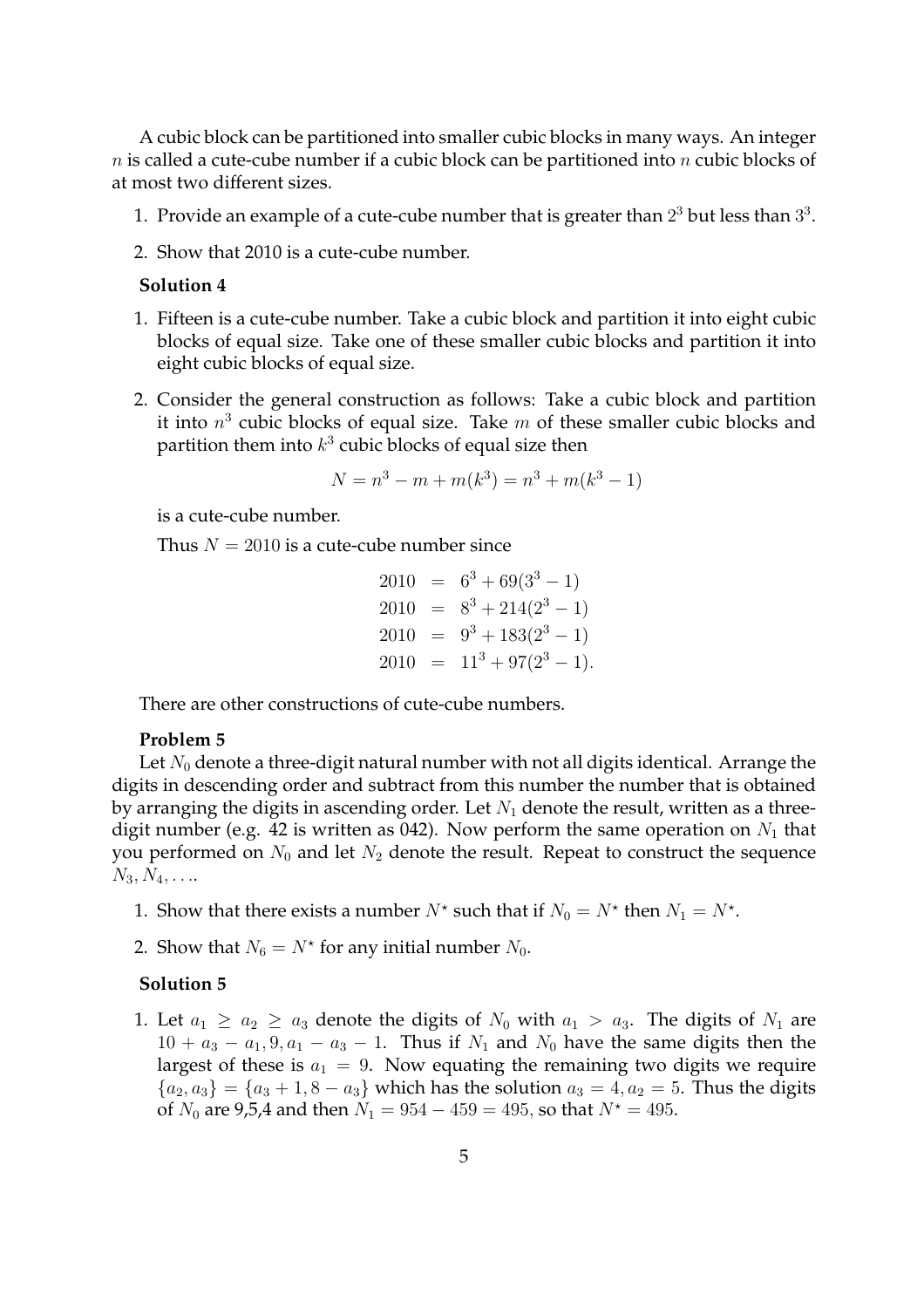2. More generally, starting with  $N_0$  we construct  $N_1$  with digits  $b_1 = 9 \ge b_2 \ge b_3$  and then the digits of  $N_2$  are  $10+b_3-b_1$ ,  $9, b_1-b_3-1=b_3+1$ ,  $9, 8-b_3$ . The largest digit is 9 and the sum of the remaining digits is 9. Note too that the smallest digit is increased by one and thus the larger is decreased by one. This can only continue until the input is 495 which must occur after at most six steps.

#### **Problem 6**

Let  $\tau(n)$  denote the number of positive factors of a positive integer n. Prove that, for any positive integers m and  $n, \tau(mn) \leq \tau(m)\tau(n)$ .

#### **Solution 6**

Let  $\pi$ , where  $i = 1, 2, 3, \dots$ , denote the prime factors of m and the prime factors of n (some of which may be common). Using the product symbol  $\prod x_i$  to denote the K  $i=1$ 

product  $x_1 \cdot x_2 \cdot x_3 \cdot \cdots \cdot x_K$  we can write

$$
m = \prod_{i=1}^{K} p_i^{\alpha_i} \quad \alpha_i \ge 0
$$

$$
n = \prod_{i=1}^{K} p_i^{\beta_i} \quad \beta_i \ge 0
$$

$$
mn = \prod_{i=1}^{K} p_i^{\alpha_i + \beta_i}
$$

The divisors of  $p_i^{\delta_i}$  $\frac{\delta_i}{i}$  are  $1, p_i, \ldots, p_i^{\delta_i}$  $_{i}^{\delta_{i}}$  so that  $\tau(p_{i}^{\delta_{i}})$  $\binom{o_i}{i} = \delta_i + 1$  and

$$
\tau(m) = \prod_{i=1}^{K} (\alpha_i + 1)
$$

$$
\tau(n) = \prod_{i=1}^{K} (\beta_i + 1)
$$

$$
\tau(mn) = \prod_{i=1}^{K} (\alpha_i + \beta_i + 1).
$$

The result  $\tau(mn) < \tau(m)\tau(n)$  now follows since

$$
(\alpha_i + \beta_i + 1) \leq (\alpha_i \beta_i + \alpha_i + \beta_i + 1) = (\alpha_i + 1)(\beta_i + 1).
$$

An alternate proof is possible without using unique factorisation into primes. This alternate proof starts with the proposition that if d is a divisor of m (i.e.  $d | mn$ ) then  $d = d_1d_2$ , where  $d_1|m$  and  $d_2|n$ . It then follows that

$$
\tau(mn) = |\{d \in \mathbf{Z}^+ : d|mn\}|
$$
  
= |\{d\_1d\_2 : d\_1, d\_2 \in \mathbf{Z}^+, d\_1|m, d\_2|n\}|  

$$
\leq \tau(m)\tau(n).
$$

Of course it remains to prove the proposition (see the problems section in this issue).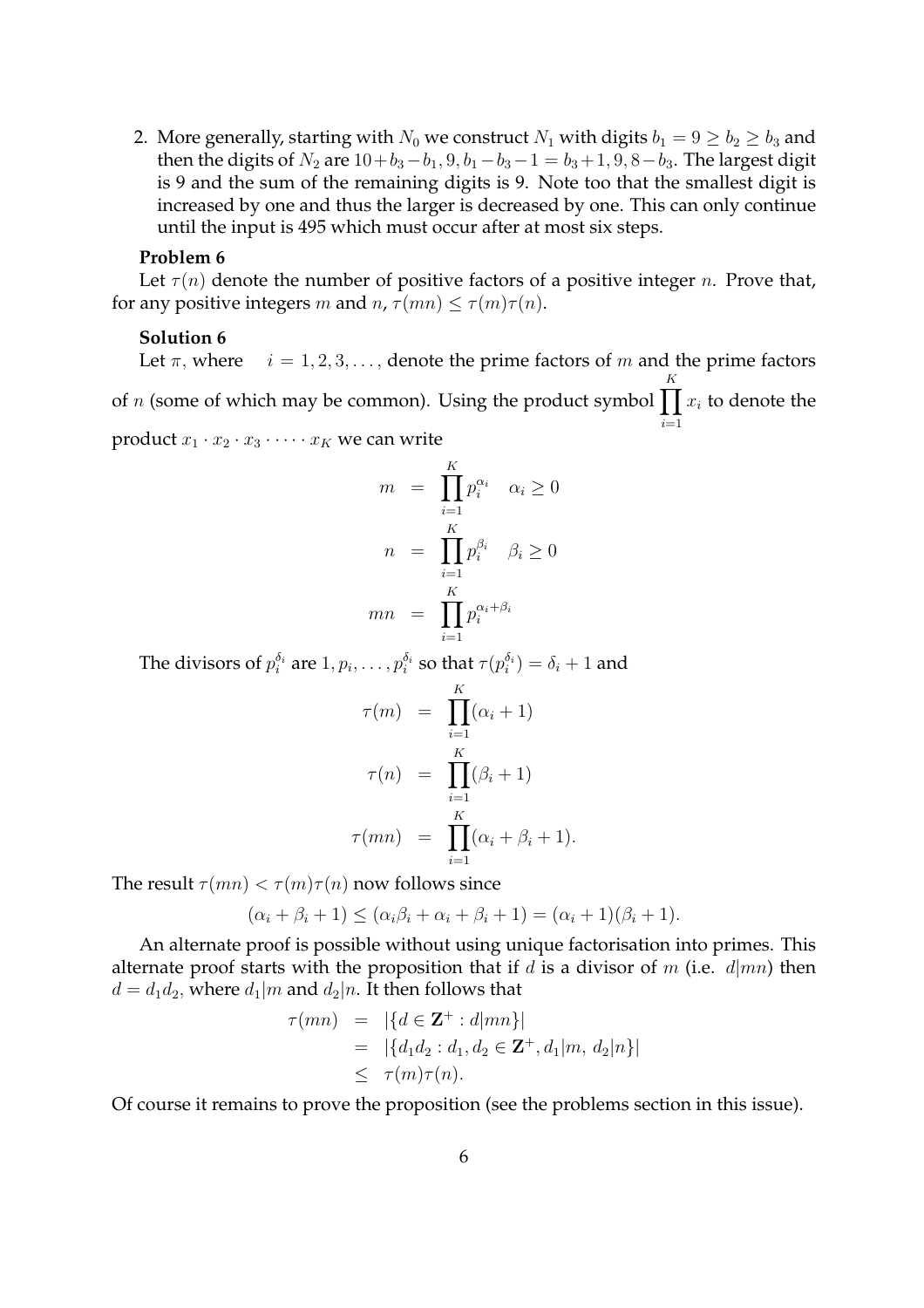# **Senior Division – Problems and Solutions**

#### **Problem 1**

See Problem 6 in the Junior Competition.

#### **Solution 1**

See Problem 6 solution in the Junior Competition.

# **Problem 2**

The infinite order tower power of  $x$  is defined as

$$
T(x) = x^{x^{x^{x^{x^{\cdot^{\cdot^{\cdot}}}}}}}
$$

- 1. Find the largest number x for which  $T(x)$  is finite.
- 2. Find the value of  $T(x)$  in this case.

## **Solution 2**

First we may note that  $T(1) = 1$  and thus we seek  $x_{max} \geq 1$ . Let

$$
T(x) = x^{x^{x^{x^{\cdot^{\cdot^{\cdot}}}}}}
$$

.

then take logarithms of each side to obtain

$$
\log T = \log x^T = T \log x.
$$

Now solve for

$$
x(T) = \exp\left(\frac{\log T}{T}\right).
$$

To find the maximum of  $x(T)$  differentiate x with respect to T then

$$
\frac{dx}{dT} = \left(\frac{1 - \log T}{T^2}\right) \exp\left(\frac{\log T}{T}\right).
$$

Now  $\frac{dx}{dT} = 0$  if  $\log T = 1$  which yields  $T = e$  and

$$
x = \exp(\frac{1}{e}) = 1.444667861\dots.
$$

The above solution assumes that  $T(x)$  is a well-defined single-valued function with an inverse  $x(T)$  but the situation is more complicated than this, as is apparent by considering  $T(\sqrt{2}) = \sqrt{2}^{T(\sqrt{2})}$  which has two solutions  $T(\sqrt{2}) = 2$  or  $T(\sqrt{2}) = 4$ .

If we let  $t = T(x)$  and consider  $x > 0$  then simple curve sketching arguments reveal that  $x^t = t$  has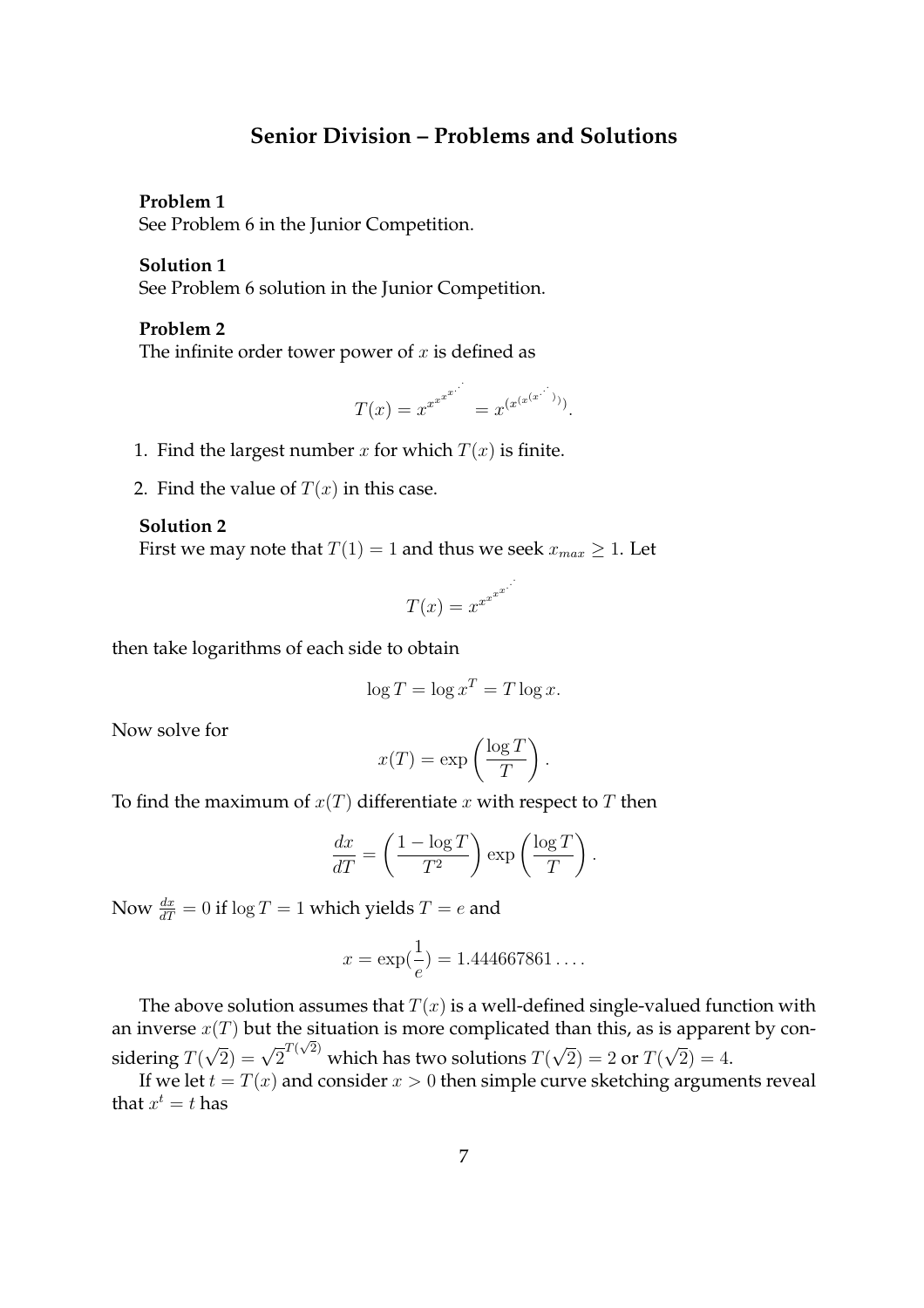- (i) a unique solution in t for  $0 < x \leq 1$
- (ii) two solutions in  $t$  for  $1 < x < e^{\frac{1}{e}}$
- (iii) one solution in t for  $x = e^{\frac{1}{e}}$
- (iv) no solutions in t for  $x > e^{\frac{1}{e}}$ .

Then taking  $x = e^{\frac{1}{e}}$  we have  $e^{\frac{t}{e}} = t$  if  $t = e$ .

# **Problem 3**

A gaoler enters a room with three prisoners and places ten hats in clear view on a table in front of the prisoners. Some of the hats are black and the others are white. The gaoler blindfolds the prisoners and then puts a hat on each of them and removes the remaining seven hats and says, "I will give you turns to deduce the colour of the hat that I have put on your head. If you can do this correctly you will be set free."

He then removes the blindfold from the first prisoner who says, "I can see the colours of the hats of my two fellow prisoners but I cannot tell the colour of my own hat." The gaoler removes the blindfold from the second prisoner who says, "I can see the colours of the hats of my two fellow prisoners but I cannot tell the colour of my own hat." The gaoler is about to remove the blindfold from the third prisoner when the prisoner says, "I cannot tell the colours of the hats of my two fellow prisoners but the colour of my hat is white." The gaoler says, "That's correct, you are now free."

How many black hats did the gaoler bring into the room?

# **Solution 3**

2 black hats.

If there were no black hats then all prisoners would have known the colours of their hats immediately so consider one black hat. It cannot have been on Prisoner 2 or 3 since then Prisoner 1 would have known that he had white. Then Prisoner 2 would know he must have a white hat but he didn't know so there can't have been just one black hat.

Suppose there are two black hats then there are the following possibilities:

| P1 |   |    | P2 P3 P3's Thinking                      |
|----|---|----|------------------------------------------|
| W  | W | W  |                                          |
| W  | B | B  | Eliminated by statement of Prisoner 1.   |
|    |   |    | Obvious                                  |
| В  | W | B. | Eliminated by statement of Prisoner 2.   |
|    |   |    | Obvious                                  |
| W  | W | B  | Eliminated by statement of P2.           |
|    |   |    | P2 and P3 cannot both be black as above, |
|    |   |    | so if P3 is black then P2 must be white, |
|    |   |    | but P2 did not know so rule out.         |
| B  | W | W  |                                          |
| W  | B | W  |                                          |
|    | В | w  |                                          |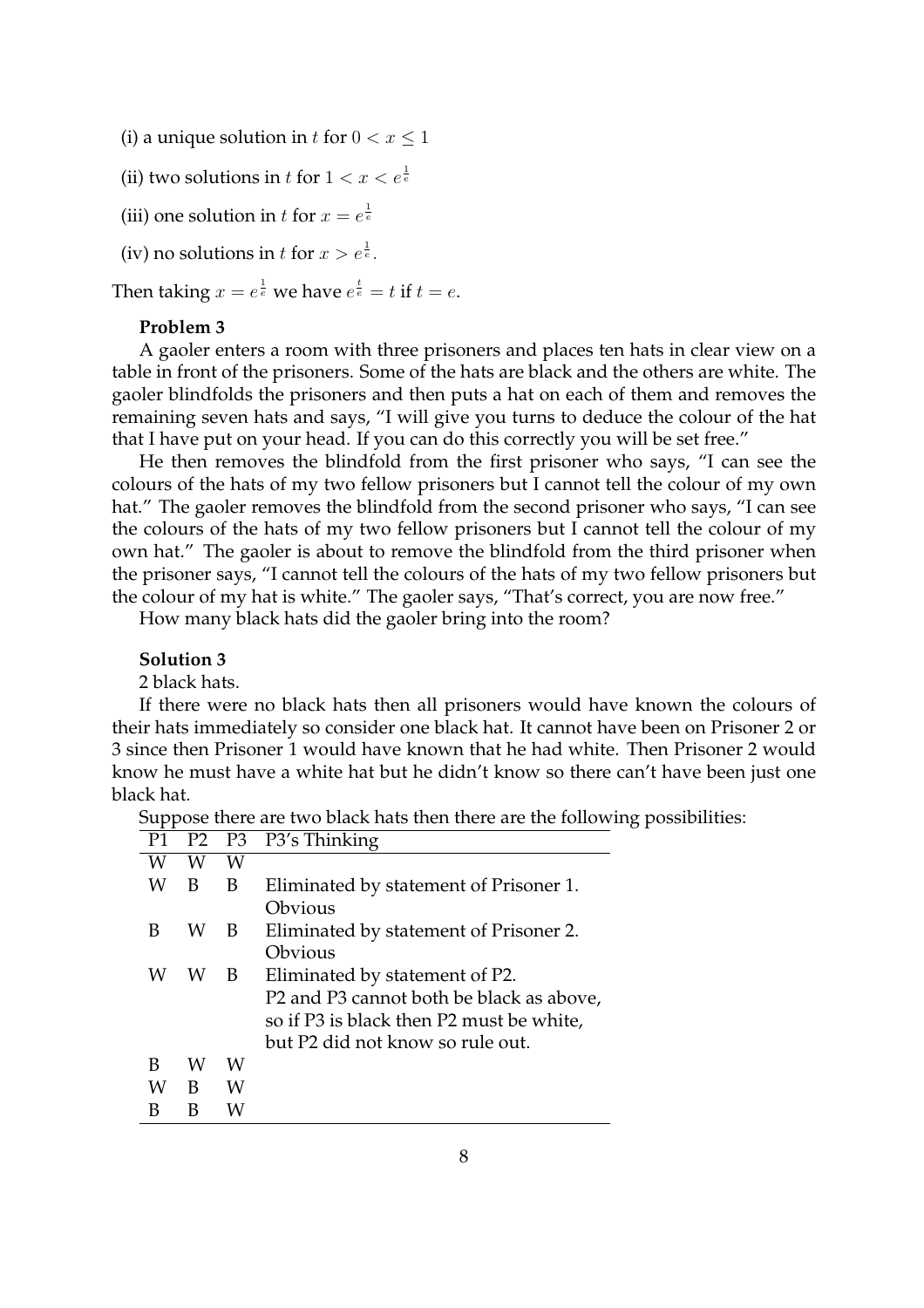The remaining possibilities all have a white hat on Prisoner 3.

If there were three, four, five, six or seven black hats then in addition to the above there would be the possibility of a black hat on each prisoner in which case Prisoner 3 could not deduce if he had black or white.

If there were eight black hats then there were only two white hats and by swapping black and white in the above table Prisoner 3 would have been led to the conclusion that he had a black hat but this was not his conclusion.

If there was only one white hat then similar to the case of one black hat, Prisoner 3 would have been able to deduce the colours of the hats of all three.

The case of no white hats is trivial.

#### **Problem 4**

Consider a triangle with sides  $a, b, c$  of unequal length,  $a < b < c$ . Construct a sequence of triangles  $T_1, T_2, \ldots$  as follows:

Let  $s_1 =$  $a + c$  $\frac{1}{2}$  and let  $T_1$  have sides  $s_1, s_1, b$ . Let  $s_2 =$  $s_1 + b$  $\frac{1}{2}$  and let  $T_2$  have sides  $s_2, s_2, s_1$ . Let  $s_3 =$  $s_2 + s_1$  $\frac{1}{2}$  and let  $T_3$  have sides  $s_3, s_3, s_2$ . For  $n \geq 3$ , let  $s_n = \frac{1}{2}$  $\frac{1}{2}(s_{n-1}+s_{n-2})$  and let  $T_n$  have sides  $s_n, s_n, s_{n-1}.$ 

- 1. Prove that each triangle in the sequence has perimeter  $a + b + c$ .
- 2. Prove that for  $n \geq 3$ ,  $s_n s_{n-1} =$  $(-1)^{n-1}$  $\frac{1}{2^{n-1}}(s_1-b).$
- 3. What happens to the three sides of  $T_n$  as n increases without bound?

## **Solution 4**

1. Let  $P(n)$  be the proposition  $2s_n + s_{n-1} = a + b + c$ . We also define  $s_0 = b$ . Clearly  $P(2)$  is true since  $2s_2 + s_1 = a + b + c$ . Let k be an integer for which  $P(k)$  is true then

$$
2s_k + s_{k-1} = a + b + c.
$$

Now consider the proposition for  $k + 1$ ,

$$
2s_{k+1} + s_k = (s_k + s_{k-1}) + s_k = 2s_k + s_{k-1} = a + b + c
$$

so  $P(k + 1)$  and  $P(k)$  are true  $\forall k \geq 2$  by induction.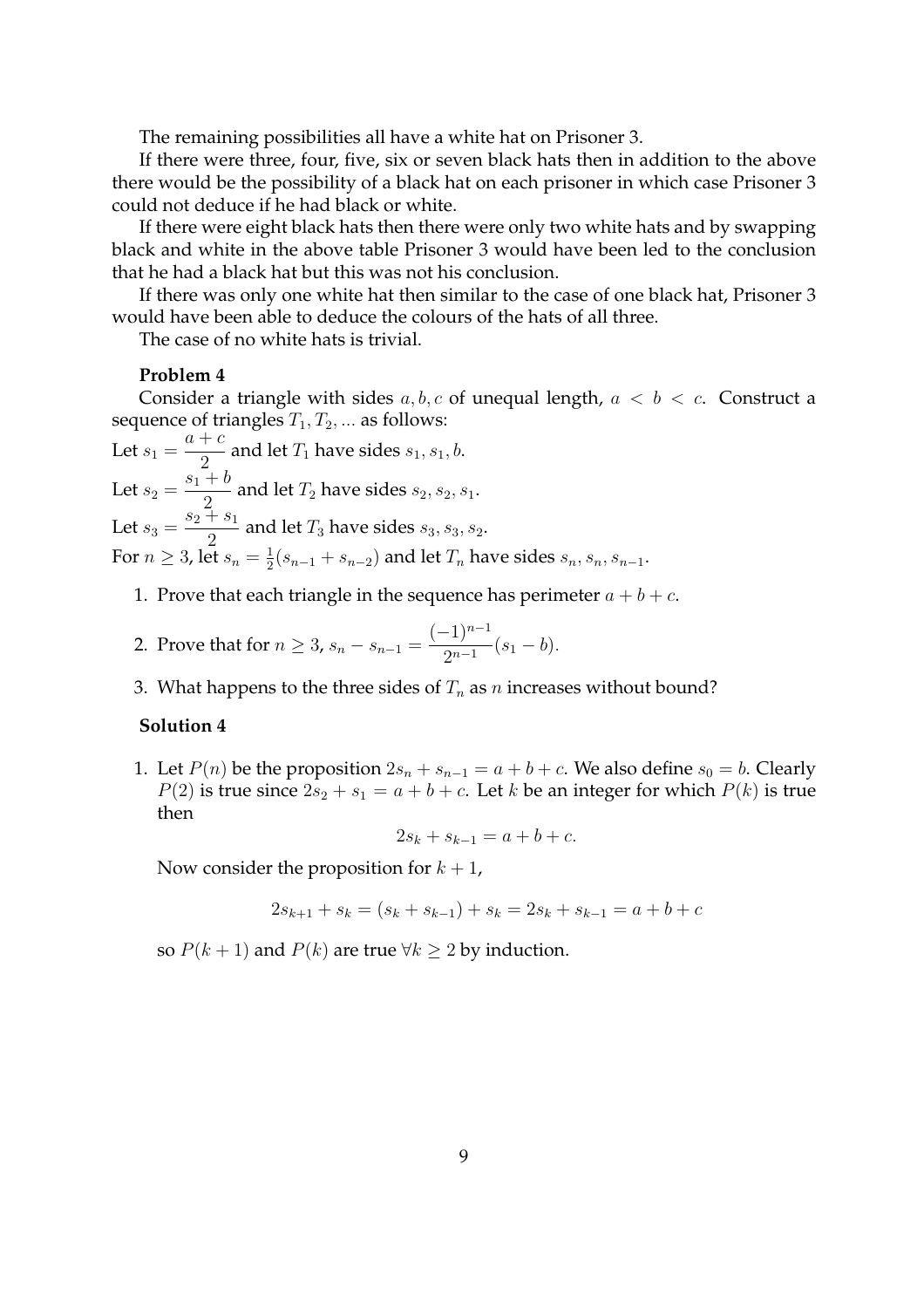2.

$$
s_n - s_{n-1} = \frac{1}{2}(s_{n-1} + s_{n-2}) - s_{n-1}
$$
  

$$
= (-\frac{1}{2})(s_{n-1} - s_{n-2})
$$
  

$$
= (-\frac{1}{2})^2(s_{n-2} - s_{n-3})
$$
  

$$
\vdots
$$
  

$$
= (-\frac{1}{2})^{n-1}(s_1 - s_0)
$$
  

$$
= (-\frac{1}{2})^{n-1}(s_1 - b)
$$

3. As  $n \to \infty$ ,  $s_n - s_{n-1} = 0$  and  $s_n$  is finite, x say, so that the sides  $s_n, s_n, s_{n-1}$  of the triangle  $T(n)$  approach  $x, x, x$ , that is, the limiting triangle is equilateral.

## **Problem 5**

For any positive integer  $n$  let  $s(n)$  denote the digit sum and answer the following.

- 1. Show that for any positive integer k there is a positive integer m such that  $m, 2m, \ldots, km$ all have digit sum divisible by 10.
- 2. Prove that for any positive integer m there is a positive integer  $k$ , for which  $s(km)$ is not a multiple of 10.

# **Solution 5**

1.

$$
m = 10 \cdots 010 \cdots 01 \cdots 10 \cdots 01
$$

with 10 ones and p zeros in each block of zeros between the ones where  $k < 10^p$ is such a number.

2. Choose t such that  $m < 10^t$ . Then there exist multiples  $n_1$  and  $n_2$  of  $m$  such that

$$
9 \times 10^{2t} \le n_1 < 9 \times 10^{2t} + 10^t \quad \text{and} \quad 10^t \le n_2 < 2 \times 10^t \, .
$$

We can write decimal representations

$$
n_1 = 9 \overbrace{0 \cdots 0}^{t \text{ zeros}} a_1 \cdots a_t, \quad n_2 = 1 b_1 \cdots b_t ,
$$
  

$$
n_1 + 10^t n_2 = 10 b_1 \cdots b_t a_1 \cdots a_t ;
$$

but then we have

$$
s(n_1) = 9 + a_1 + \dots + a_t
$$
  
\n
$$
s(n_2) = 1 + b_1 + \dots + b_t
$$
  
\n
$$
s(n_1 + 10^t n_2) = 1 + a_1 + \dots + a_t + b_1 + \dots + b_t
$$

so  $s(n_1+10^tn_2) = s(n_1)+s(n_2)-9$ , and the three digit sums cannot all be multiples of 10.